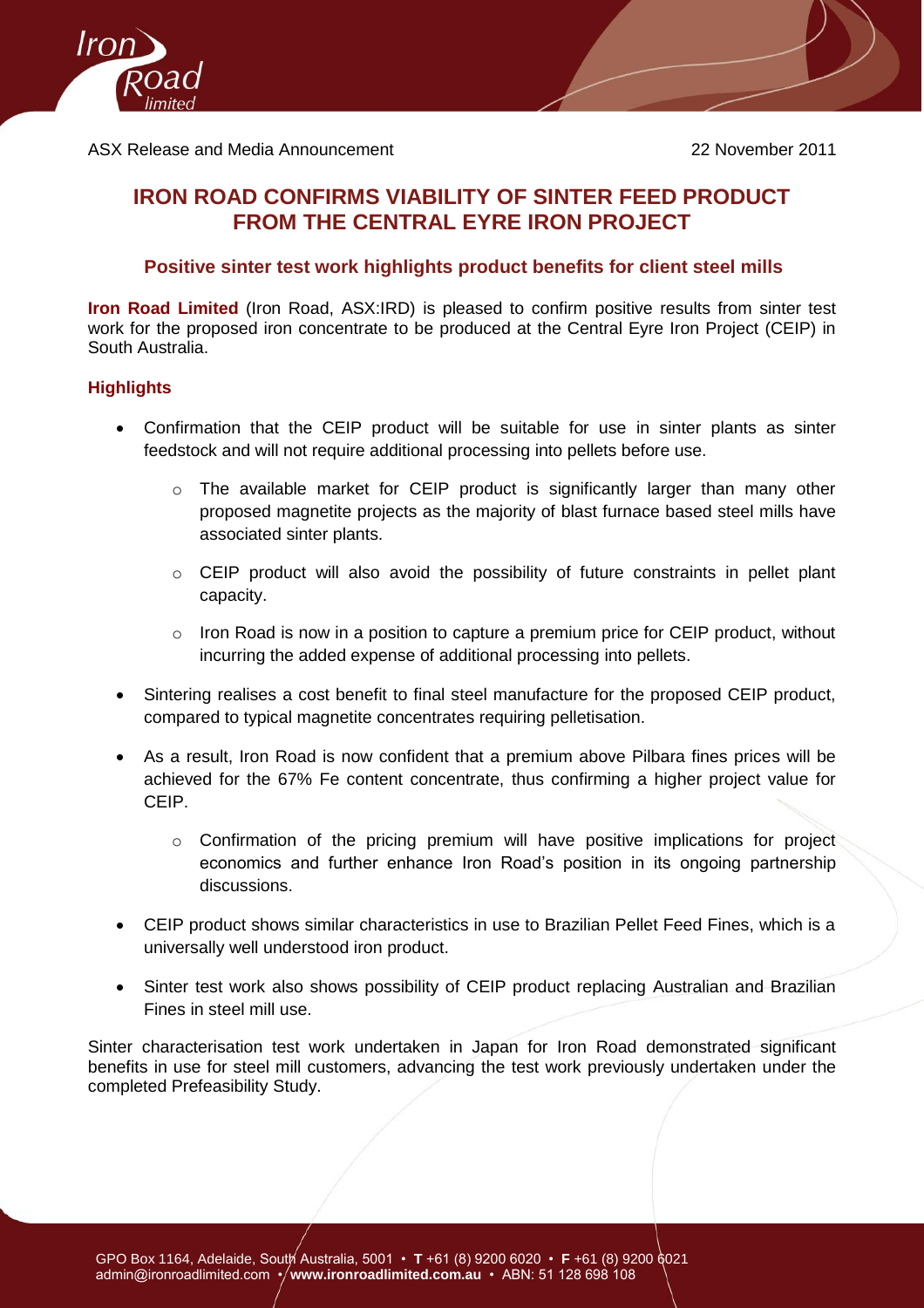Iron Road's Prefeasibility Study for the CEIP indicated that a coarse grained sinter feedstock grading 67% Fe (iron), would be expected to fetch a premium above Pilbara fines prices. The sensitivity analysis of pricing fines indicates that project returns increase dramatically when pricing is linked to the expected value in use for the CEIP product. The "base case" Net Project Value of \$1.1 billion for CEIP is based upon long term iron prices, without the inclusion of a premium above standard fines prices.

With the positive results received from the sinter test work, Iron Road is now confident that the premium above Pilbara fines prices will be achieved and consequently a higher project value for CEIP.



#### **Sinter Test Work Programme**

Iron Road Limited is planning to produce a magnetite concentrate from the CEIP in South Australia. The objective is to produce a coarse magnetite product (P80 -106µm) with iron liberation characteristics suitable for use in the major sintering market. Most magnetite concentrates have iron liberation at finer particle sizes than the CEIP product and are therefore used in a dedicated pellet plant or sold into the relatively smaller pellet feed market.

Understanding the characteristics of ore behaviour in sintering may be determined by test work. HN-Minerals have developed a micro-testing technique to provide the basic information by which broad conclusions can be drawn regarding the likely performance of an ore in a sinter pot testing campaign and in sinter plants. The HN-Minerals test work was undertaken by arrangement at the NSTR (Nippon Steel Testing and Research) facility in Japan. Dr Y. Hida and Mr N. Nosaka are recognised leaders in their field and are responsible for the development of the micro-testing technique.

The main process was to test the agglomeration characteristics of the samples and compare these against other sinter feed ores.

The tests relevant to the sintering process included:

- Assay and mineralogical review by particle size;
- Granulation testing;
- Bulk density determination;
- Moisture absorbance characteristics;
- Review of oxidation potential;
- Adhering fines and sinter properties; and
- Assimilation properties.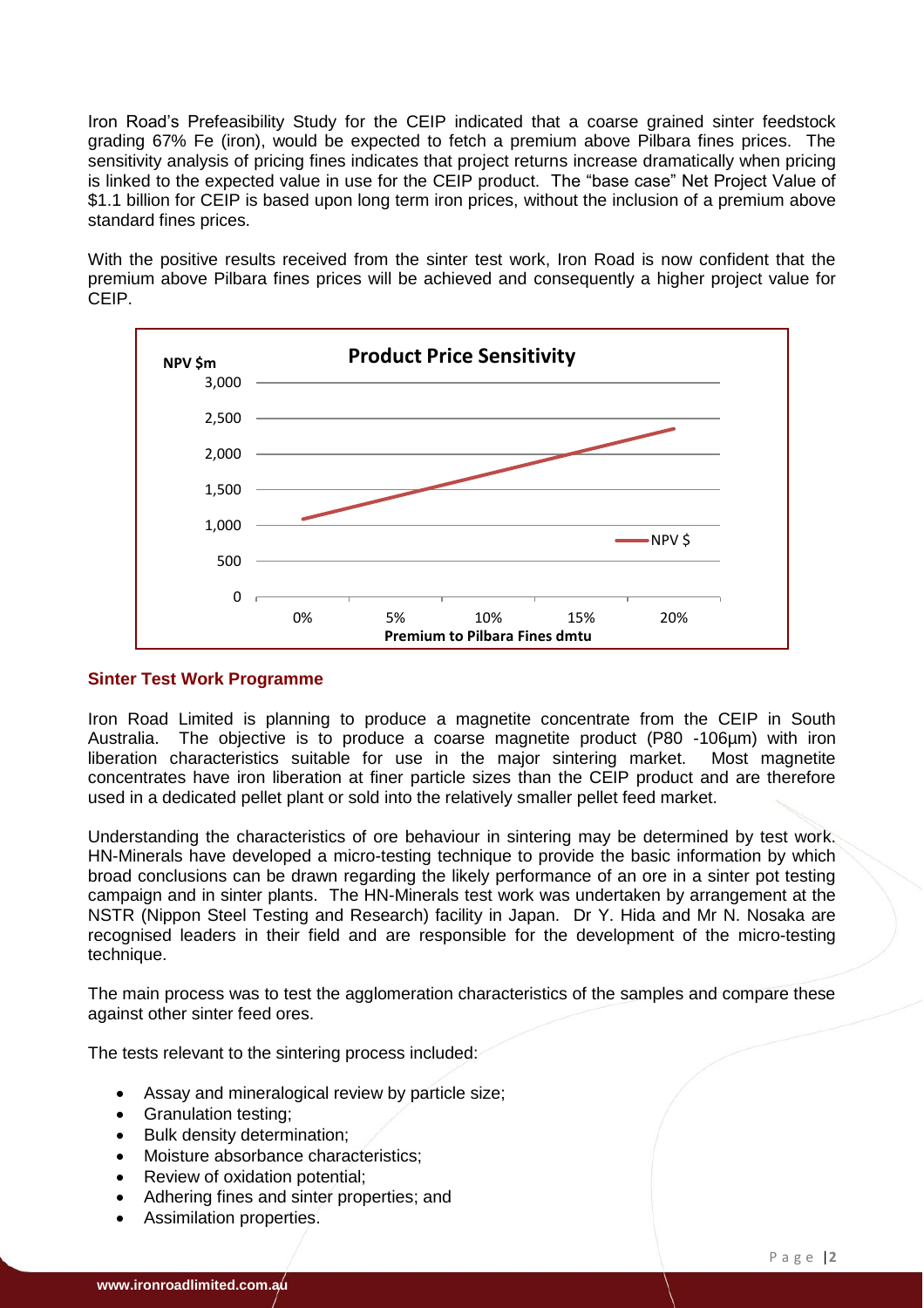Test work was carried out on the basis of Japanese sintering conditions and iron ore types.

Chinese mills use considerably higher percentages of magnetite concentrate than Japanese mills and therefore test outcomes based on Chinese conditions are considered likely to be even more positive.

The test work concluded that CEIP concentrate is suitable for use in conventional sintering plants without the need for pelletising.

#### **Summary of Key Findings**

Results from the testing of CEIP -106µm iron concentrate indicate:-

- Coarse particles contain the majority of the gangue material (feldspar and quartz)
	- o *This fraction represents only 2.2% of the product mass.*
- Granulation properties are similar to Brazil Pellet Feed Fines
	- o *This is a widely used product particularly in Japan, Korea and China where steel mills have sintering practices adapted to use this material.*
- Good oxidation properties similar to ultra-fine magnetite concentrate.
	- o *Suggests that CEIP concentrate used in sinter mix with high proportions of Australian fines will produce positive sinter outcomes.*
- Sintering properties of adhering fines is inferior to ultra-fine magnetite concentrate
	- o *These properties can be improved by increasing CaO/Ore or by grinding of the coarser portion.*
- Assimilation properties suggest that as adhering fines, with an Australian CID (channel iron deposit) as the core particle, CEIP concentrate demonstrates a lower primary melt formation than similar concentrates
	- o *Chinese mills use considerably higher percentages of magnetite concentrate than Japanese mills so test outcomes based on Chinese conditions are likely to be more positive*.



**Figure 1 Scanning Electron Microscope (SEM) image of CEIP 0.063 –0.045 mm particles.**

– ENDS –